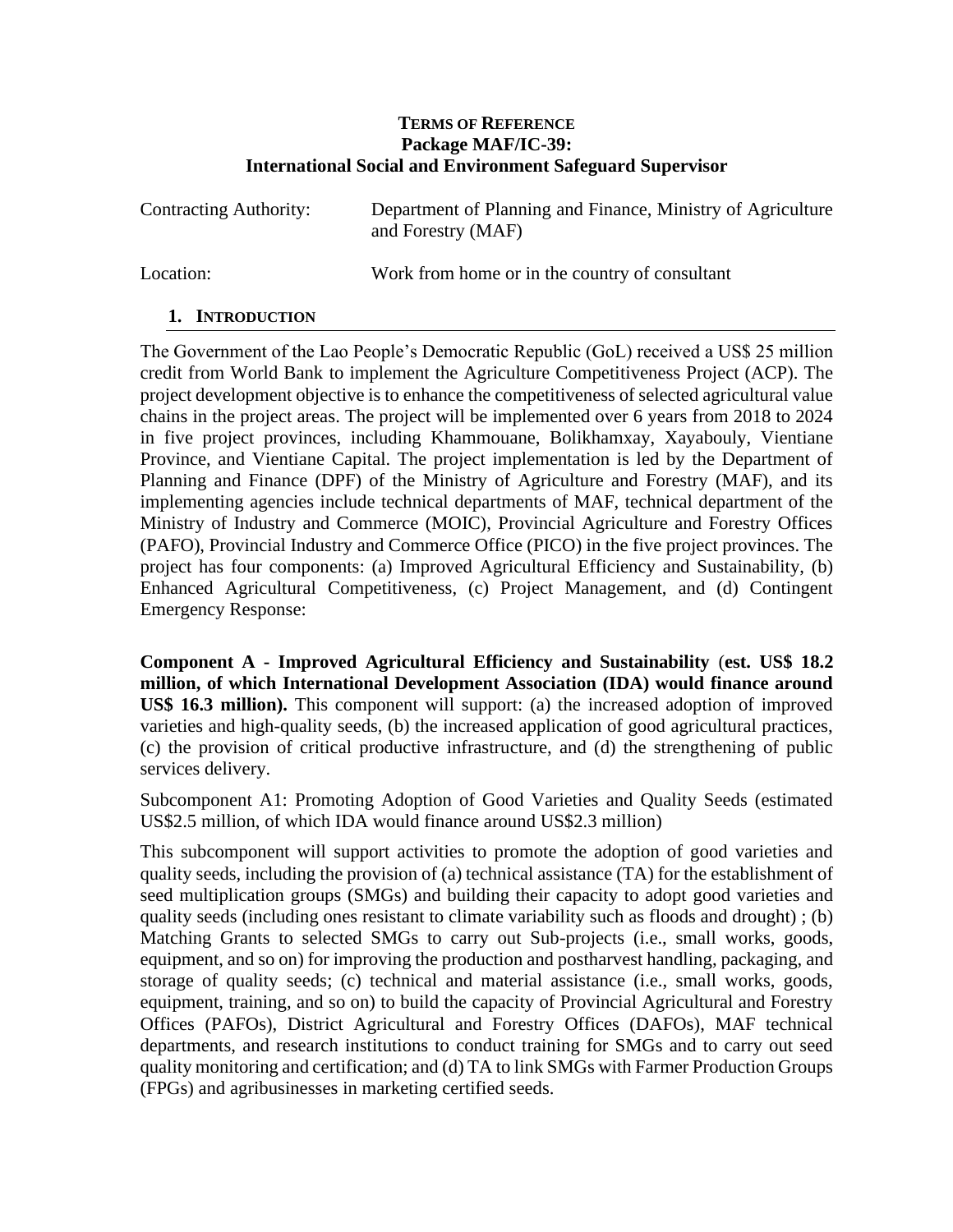Subcomponent A2: Promoting Good Agricultural Practices (estimated US\$7.4 million, of which IDA would finance around US\$6.2 million)

This subcomponent will support activities to promote GAP, including the provision of (a) TA for the establishment of FPGs and building their capacity to adopt GAP; (b) Matching Grants to selected FPGs to carry out Sub-projects that implement GAP; (c) TA and material assistance (i.e., small works, goods, equipment, training, and so on) to build the capacity of PAFOs, DAFOs, and MAF technical departments to conduct training for FPGs on GAP and to carry out related extension and certification activities including soil analysis, organic fertilizer production, and organic farming; and (d) TA to link FPGs with agribusinesses in marketing farm produce.

Subcomponent A3: Providing Critical Productive Infrastructure (estimated US\$6.2 million, of which IDA would finance around US\$5.7 million)

This subcomponent will support activities to improve critical irrigation infrastructure and water use practices, including (a) rehabilitation of selected irrigation schemes and (b) provision of TA to establish water user groups and to build their capacity to adopt improved water use models. Through improving water use, management, and productivity of existing irrigation schemes, it is expected to enhance their resilience to the impacts of climate change.

Subcomponent A4: Strengthening Public Services Delivery (estimated US\$2.1 million, of which IDA would finance US\$2.1 million)

This subcomponent supports activities to strengthen agricultural and nutrition service delivery, including the provision of technical and material assistance (i.e., small works, goods, equipment, training, and so on) to (a) improve the overall extension service capacity of the PAFOs, DAFOs, and MAF technical departments to deliver better quality services to farmers to promote GAP adoption and enhance resilience to climate change; (b) develop and implement mapping and demarcation pilots for agricultural land in irrigated areas; and (c) conduct studies on integrated farming systems and diversification for nutrition, and carry out social behavioral change communication (SBCC) activities related to dietary diversity, adequate care practices, and processing and cooking for improved nutrition

**Component B - Enhanced Agricultural Commercialization (est. US\$ 7.2 million, of**  which **IDA** would finance around US\$ 4.8 million). The project will support: (a) establishing an Agriculture Value Chain Facility (AVCF), (b) measures to better link farmers to markets, and (c) studies to improve the enabling environment for agro-enterprise and value chain development.

Subcomponent B1: Establishing an Agricultural Value Chain Facility (estimated US\$5.3 million, of which IDA would finance around US\$2.9 million)

This subcomponent will support the establishment and operation of an AVCF for the purpose of extending technical and financial services to agribusinesses, including the provision of (a) TA to establish and operate the facility and provide advisory and Subproject implementation support to agribusinesses; and (b) Matching Grants to selected agribusinesses (ABs) to carry out Subprojects for upgrading their processing and postharvest handling facilities and their management capacities to improve product quality, increase operational efficiency (including improved energy efficiency), reduce physical losses, and link with FPGs to improve marketing of the farm produce.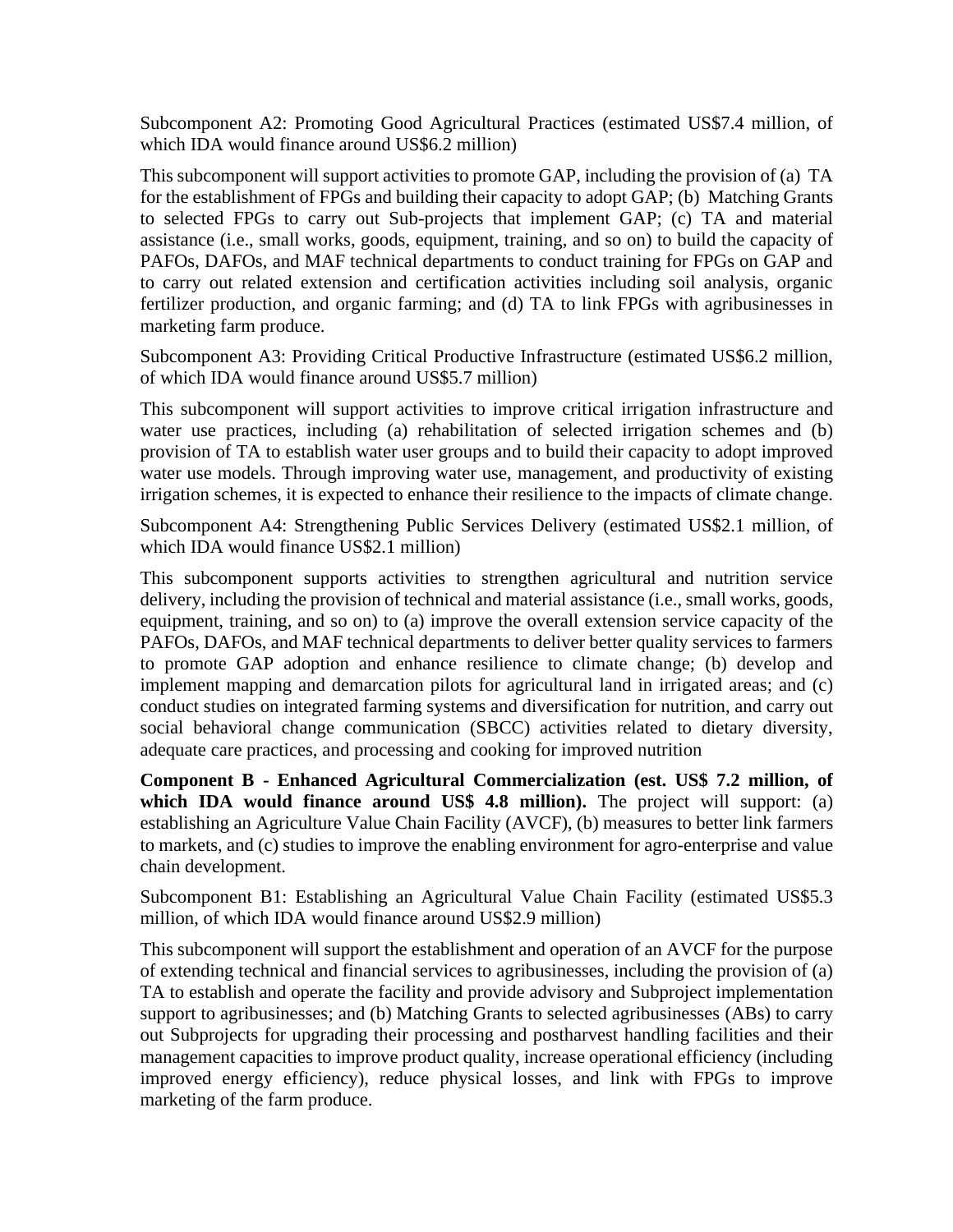Some 30 ABs operating in rice, maize, and vegetables will be selected and provided with matching grants. Sizes of the matching grants (50% of total cost) range from around US\$25,000 for a vegetable AB to around US\$ 125,000 for a rice AB. The total matching grants for ABs under the project will be around \$2.9 million. The eligible items that will be financed by ACVF include goods, consulting services and civil works, as defined by Project Operation Manual (POM).

The AVCF will be supervised, on behalf of the Government, by a National Food Security Committee Secretariat, with majority of Government representatives, but also including private-sector representation. This committee will approve work plans, and review progress reports of the AVCF. An independent management entity (the consulting firm) is selected to be the "AVCF Management Team". The AVCF Management Team will report on a day-today basis to the DPF. The business cycle of AVCF will consist of two stages:

Preparation phase:

(1) Call for business proposals and assist interested ABs in preparing and submitting business proposals.

(2) Assist the selected ABs whose business proposals are accepted to develop and submit the full business plans.

Implementation phase:

(3) Provide technical advice to assist selected ABs in implementing the approved business plans.

(4) Monitoring the progress and evaluating the results

Subcomponent B2: Linking Farmers to Markets (estimated US\$1.4 million, of which IDA would finance US\$1.4 million)

This subcomponent will support activities designed to link farmers to markets, including the provision of TA to (a) strengthen the horizontal links of farmers within FPGs for implementing procurement, marketing, and other collective actions, and the vertical links of FPGs and agribusinesses in productive partnerships to undertake further processing and marketing of the produce; and (b) develop an improved agriculture market information system to provide reliable market information for productive partnerships. Through strengthening the market linkages, it is expected to make farmers more resilient to climate change.

Subcomponent B3: Improving the Enabling Environment (estimated US\$0.5 million, of which IDA would finance US\$0.5 million)

This subcomponent will support activities by MAF technical departments, MOIC and other relevant agencies to improve the enabling legal, policy and institutional environment for supporting agribusiness investment and agricultural trade policies, including the development of improved sanitary and phytosanitary standards, rice standards and rice export policies, and improved import and export legislation focusing on agriculture inputs and farm machinery

**Component C - Project Management (est. US\$ 2.9 million, of which IDA would finance US\$ 2.9 million).** The component will support (a) project management; and (b) monitoring and evaluation.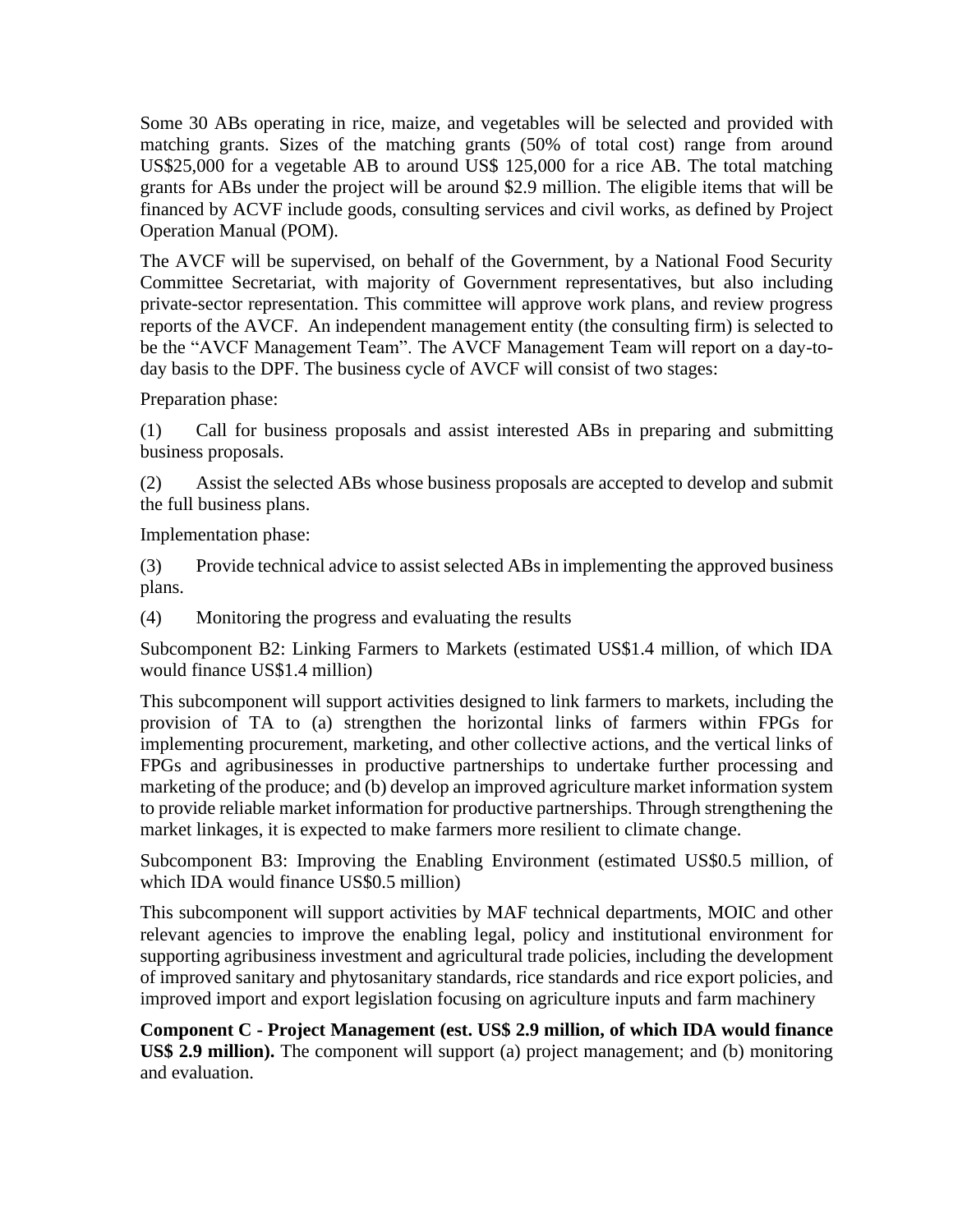Subcomponent C1: Project Management (estimated US\$2.4 million, of which IDA would finance US\$2.4 million)

This subcomponent will support the day-to-day implementation, coordination, and management of project activities including planning and execution, financial management (FM), procurement, internal and external audits, and environmental and social safeguards management.

Subcomponent C2: Monitoring and Evaluation (estimated US\$0.5 million, of which IDA would finance US\$0.5 million)

This subcomponent will support the day-to-day monitoring, reporting, and evaluation of project activities.

# **Component D: Contingent Emergency Response (US\$0 million)**

This component with a provisional allocation of zero dollars is included under the project in accordance with OP10.00, paragraphs 12 and 13, for projects in situations of urgent need of assistance or capacity constraints. This will allow for the rapid allocation of project proceeds in the event of the Government declaring that a crisis or emergency has occurred and the World Bank Group agreeing with such determination. This component would finance public and private sector expenditures on a positive list of goods and/or specific works, goods, services, and emergency operation costs required for emergency recovery. An Emergency Response Manual (ERM) will apply to this component, detailing FM, procurement, safeguards, and any other necessary implementation arrangements

## **2. Objective of the assignment**

An international Environment and Social Safeguard consultant (IESSC) will provide guidance to the national safeguard consultant in conducting E&S impacts screening and preparing the required safeguards documents including mitigation plans and E&S monitoring report to ensure project implementation complies with the project's safeguard documents. These are an Environmental and Social Management Framework (ESMF) and Ethnic Group Engagement Framework (EGEF), and Compensation and Resettlement Policy Framework (CRPF) which were prepared for the project in accordance with relevant national laws and WB safeguard policies triggered by the project including: (i) Environmental Assessment (OP/BP 4.01); (ii) Pest Management (OP 4.09); (iii) Natural Habitats; (iv) Indigenous Peoples (OP/BP 4.10); (v) Involuntary Resettlement (OP/BP 4.12); (vi) International Water Ways (for irrigation rehabilitation).

#### **3. Duties and Responsibilities**

Provide guidance and support the national Environment and Social Safeguard Specialist and focal persons from NPCO and PAFOs to fulfill the safeguard requirements. These include impact screening, additional specific E&S assessments that may be required, and completion of required safeguard reports and instruments for investment activities under all project components, focusing on (i) irrigation rehabilitation schemes to ensure the safeguard reports are completed on time for the procurement and construction and (ii) matching grant investments of ABs and farmer groups supported by the project.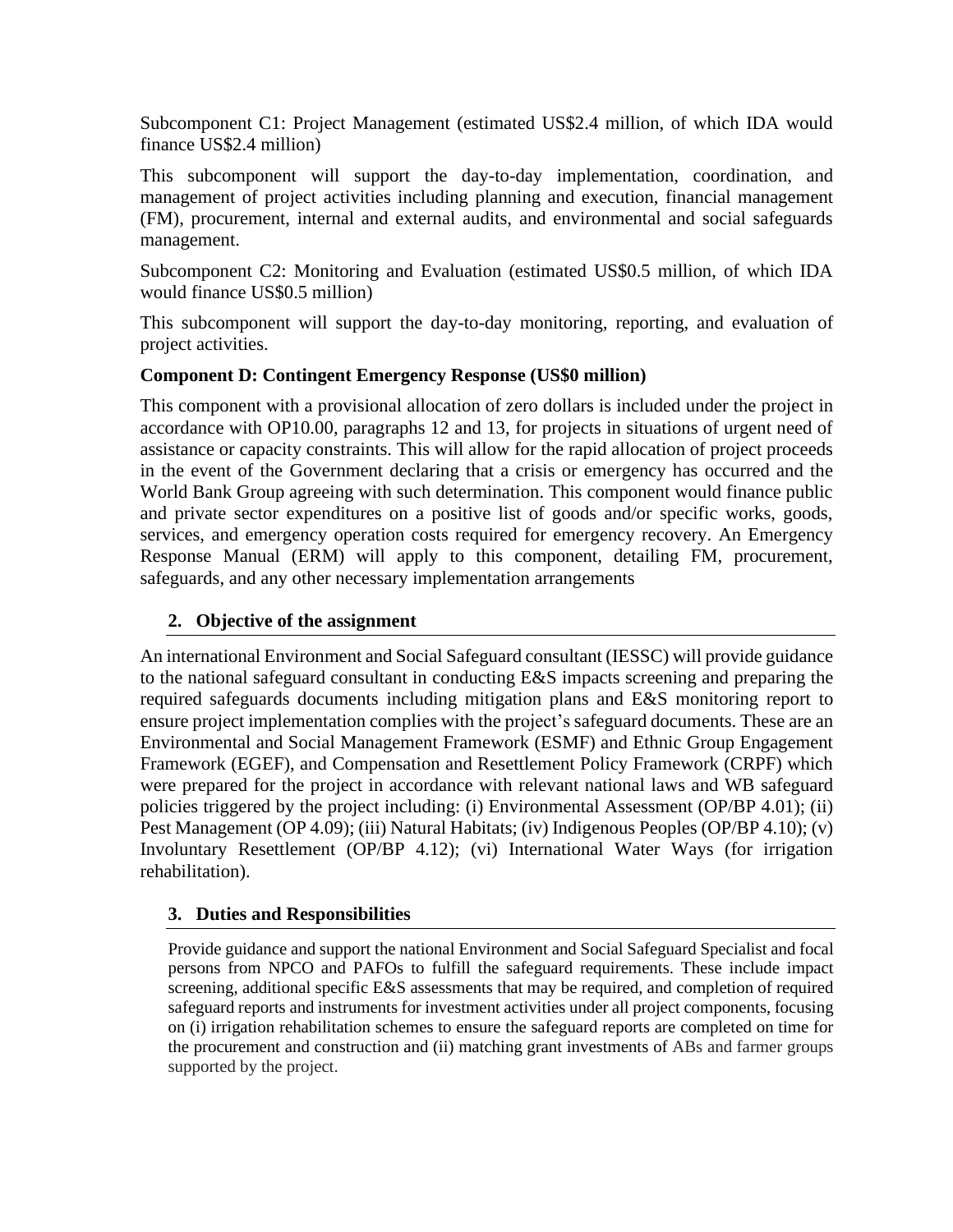- With input from the National E&S Safeguard consultant, assist the focal persons of NPCO and PAFOs in preparing and updating annual safeguard implementation workplans and budget which will form part of the Project Annual Workplan and Budget (AWPB).
- Consolidate the results of the field work conducted at the subproject level into a coherent and approvable safeguards assessment and mitigation plan.
- Provide input prior to field visits, based on feasibility studies or Business plan drafts to steer an efficient discussion and data collection at the subproject level.
- Develop and provide training and support to the national safeguard consultant and provincial safeguard focal persons to develop their capacity in the safeguard implementation, monitoring ad reporting.
- Prepare semi-annual and annual safeguards monitoring reports including the status of Grievance Redress Mechanism (GRM) as required by the World Bank, using the inputs from the national safeguard consultant and provincial safeguard focal persons. Provide a safeguard input extracted from the safeguard monitoring report to semiannual and annual project progress reports for submission to the WB.
- Consolidate comments and suggestions received from the stakeholders during the consultation and implementation processes and provide in the safeguard reports and mitigation instruments.
- Prepare and provide advice on the safeguard compliance monitoring and reporting system for the MAF.
- Ensure coherence in safeguard documents between Feasibility studies and technical design, as well as between environmental and social safeguard chapters
- Review and edit or update for all safeguard-related documents prepared in English before submission and resubmission to the WB for review and clearance to ensure that the quality of the documents is acceptable and approvable by the WB before disclosure on the project/ministry's website.
- Update the existing safeguard documents (ESMF, EGEF and CRPF) and the safeguard section of the Project Operation Manual applied under the project as required during the project implementation or project restructuring that may be required.

# **4. Consultant Qualification Requirements**

- At least a Master's degree in one of the following fields of study: social sciences, community development, natural resource management, environmental studies, environmental management, or other relevant academic studies.
- Demonstrated experience in preparing the environment and social safeguard documents for irrigation rehabilitation and other investments in the agriculture sector with World Bank funding.